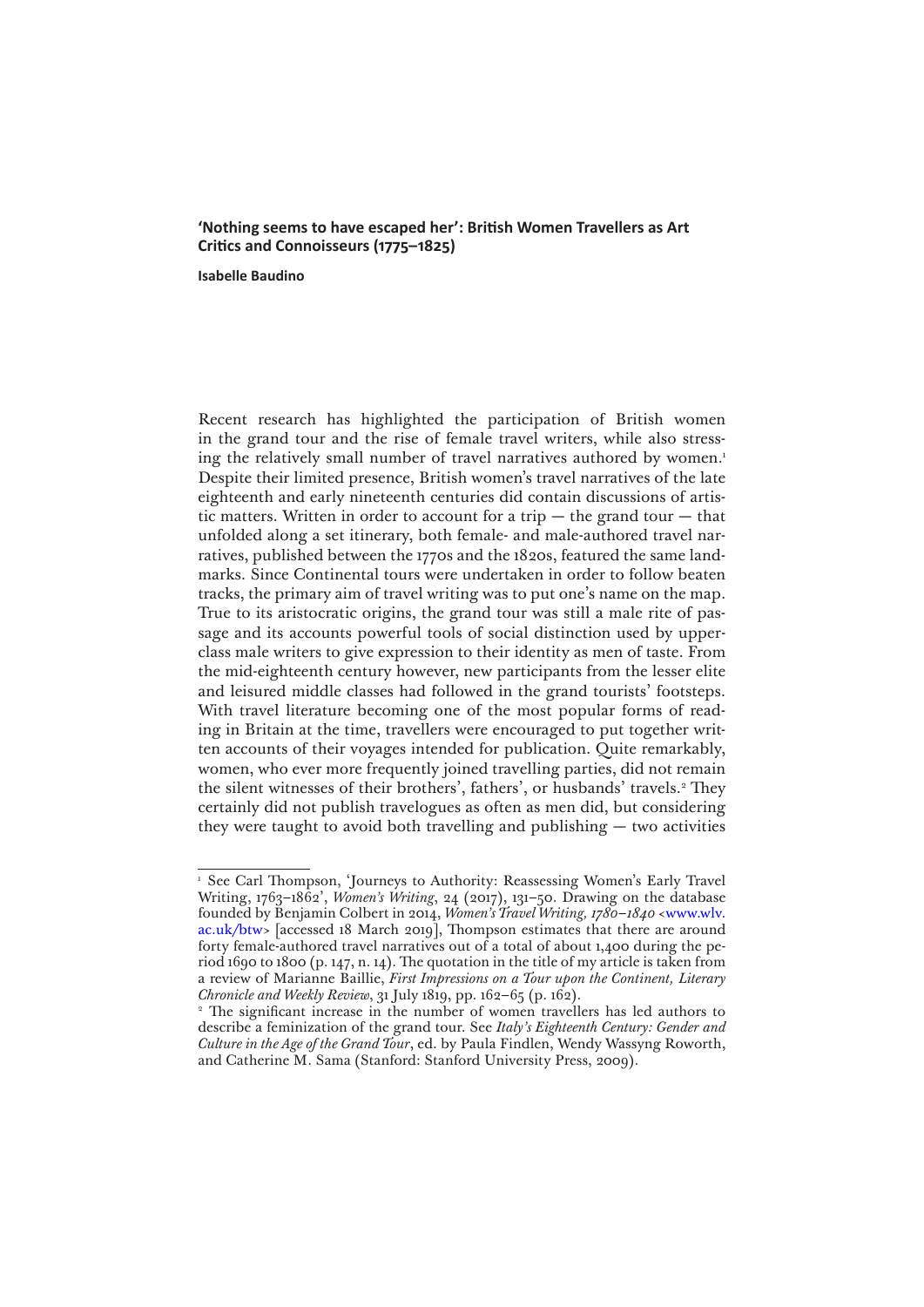deemed potentially detrimental to their reputation  $-$  the very fact that they became regular contributors to the growing market of travel literature is of historical significance.

Women, however, did not burst onto the British travel literature scene but rather resorted to rhetorical strategies in order to stage their apologetic presence. Following Lady Mary Wortley Montagu's posthumous publication of her *Letters* in 1763, women increasingly published their travel accounts during their lifetime, and the vast majority did so immediately on returning from their travels. If a few opted for anonymous publication, all were careful not to go public without the close protection provided by friends and family, who were profusely thanked in dedications and prefaces, and whose encouragement was presented as the sole motivation for their boldness. More encouraging still was the innate flexibility of travel literature as a genre. Being adapted from private notes, letters, or memoirs, travelogues straddled literary genres and borrowed from novels, published correspondence, and biographies. The very hybridity that characterized this burgeoning literature, and the absence of tight generic constraints, offered new possibilities of expression regardless of gender. Unhampered by strict literary rules, women were able to recount their journeys once they had apologized in their prefaces, provided that they complied with what Philippe Lejeune has called the 'autobiographical pact'.3 Indeed, all travellers supposedly laid before the public the whole truth of their travels, accurately retracing their trips, and recalling everything they had seen for the pleasure and instruction of those who could not see it.

Far from confining women to a limited number of subjects (such as manners, customs, or dress for which they were said to have a natural inclination), the pact required that travellers write about everything they had seen with their own eyes. This opened up unprecedented opportunities for women to articulate opinions on art and to give them to the public in their accounts. Since travelling women did see the masterpieces of France and Italy, their travel narratives abounded with competent accounts and records of connoisseurship, thereby demonstrating a command of artistic knowledge that women were supposed to lack. These pages bring to light the curiosity and longing for artistic knowledge that lay buried under many accomplished girls' and women's 'learned helplessness'.4

This study, based on a corpus of travel narratives published by Lady Anna Miller, Lady Elizabeth Craven, Hester Piozzi, Louise Albanis Beaumont, Anne Plumptre, Marianne Baillie, Jane Waldie, Marianne

<sup>3</sup> Philippe Lejeune, *On Autobiography*, ed. by Paul John Eakin, trans. by Katherine Leary, Theory and History of Literature, 52 (Minneapolis: University of Minnesota Press, 1988), pp. 12, 18.

<sup>4</sup> I borrow this expression from Pierre Bourdieu. See Pierre Bourdieu, *Masculine Domination*, trans. by Richard Nice (Stanford: Stanford University Press, 2001), p. 61.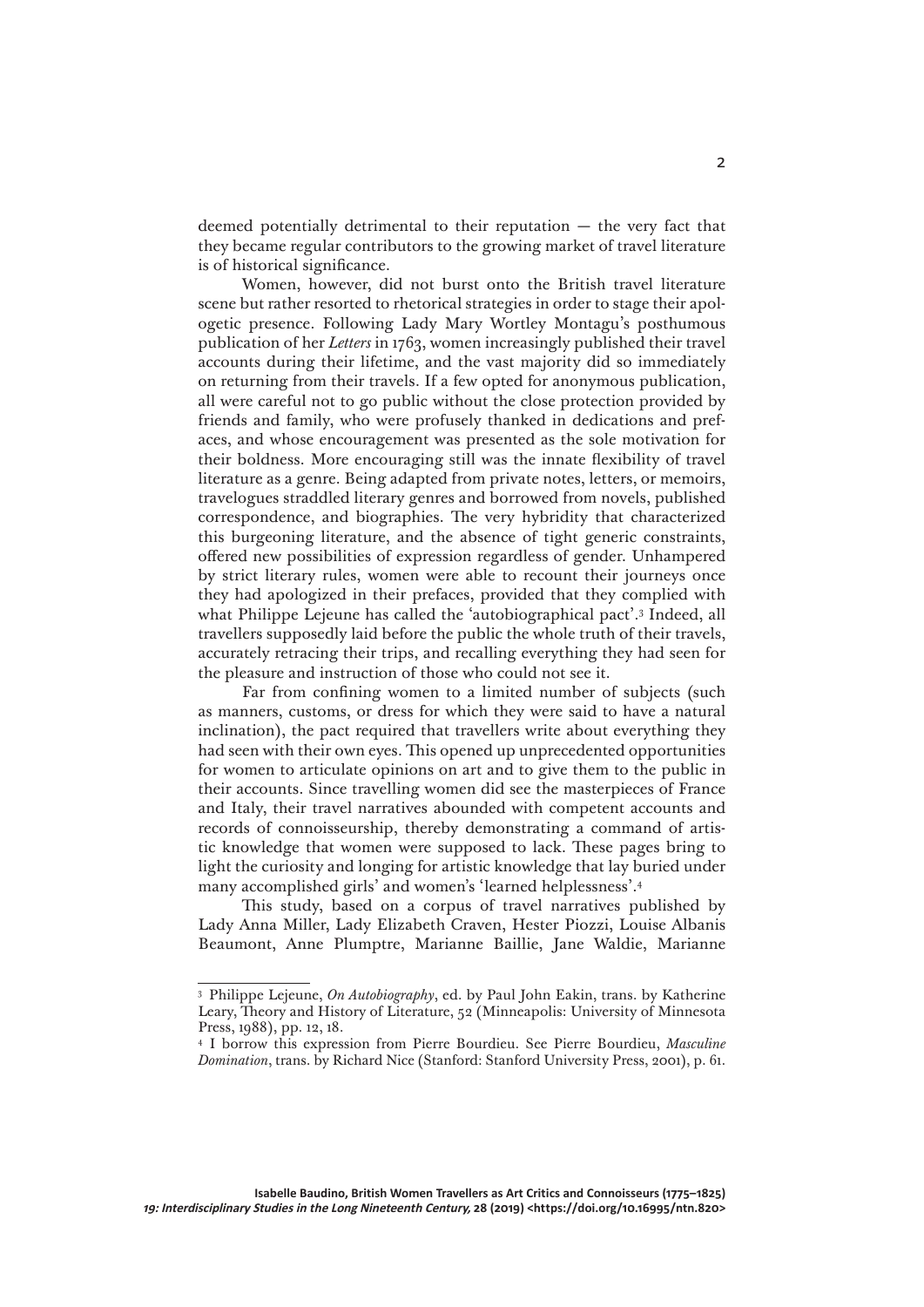Colston, and Frances Jane Carey between the 1770s and the 1820s, aims at documenting how travel narratives facilitated women's intervention in the artistic field and their involvement in nascent art criticism. While women found many barriers in their way to practising painting professionally, these authors defied gendered expectations when discussing the old masters, history painting, and aesthetic canons within the pages of their travel narratives. In order to substantiate further the well-established idea that travelling women felt empowered by the crossing of many actual and symbolic borders, this work draws on an additional corpus of reviews published in British periodicals, and posits that public response to the publication of women's travel narratives helped assert and shape their authority in the artistic field.5 Whereas private appreciation often remains a matter of conjecture, reviews lay out the general reception framework and show the mixed response to growing female artistic expertise while acknowledging their specific contribution.

## **Knowledge and experience of the old masters**

At the turn of the nineteenth century, any participation in the artistic field was predicated upon one's ability to articulate comments on old master painting. This drew heavily on Joshua Reynolds's *Discourses*, extolling the merits of the grand style. The travel narratives examined in this article provide ample evidence of British women's engagement with the most renowned and sophisticated visual artworks. Despite the absence of any information on their authors' artistic background, such extensive comments show that women knew about the different pictorial genres and used traditional art historical vocabulary, writing fluently about the 'invention', 'expression', 'composition', 'colouring', or 'shading' in paintings. Anna Miller's command of art historical categories stands out as she systematically draws on the criteria of the sixteenth-century Italian critic Giorgio Vasari when examining paintings in terms of design or drawing, colouring, and grace;<sup>6</sup> she is also the only one to dedicate systematic attention to

<sup>5</sup> See, for instance, Marcia Pointon, *Strategies for Showing: Women, Possession, and Representation in English Visual Culture 1665–1800* (Oxford: Oxford University Press, 1997), pp. 90–91; or Brian Dolan, *Ladies of the Grand Tour* (London: HarperCollins, 2001), p. 22.

<sup>6</sup> [Lady Anna Riggs Miller], *Letters from Italy, Describing the Manners, Customs, Antiquities, Paintings, &c. of that Country, in the Years MDCCLXX and MDCCLXXI*, 3 vols (Dublin: Watson and others, 1776). In their introduction to Vasari's *Lives of the Artists*, Julia and Peter Bondanella stress the consistency of Vasari's terminology with his focus on *disegno* (meaning design, drawing, and draughtsmanship) and emphasis on *grazia* (grace), the precise terms Anna Miller makes extensive use of. See 'Introduction', in Giorgio Vasari, *The Lives of the Artists*, trans. by Julia Conaway Bondanella and Peter Bondanella (Oxford: Oxford University Press, 1998),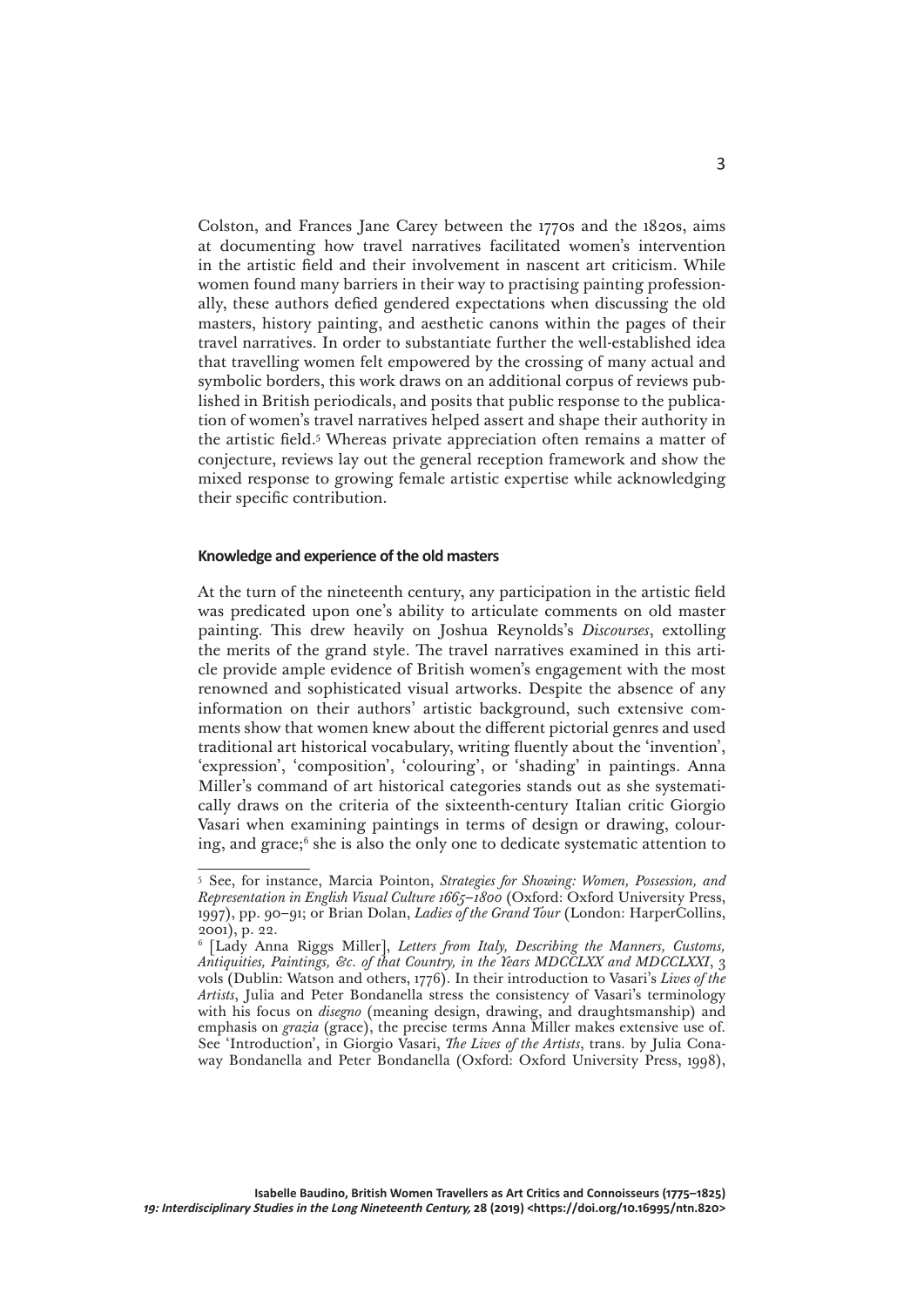chiaroscuro effects.7 Detailed accounts of galleries, churches, and palaces not only offer comprehensive lists of painters' names, or comprehensive catalogues of painted works, but also glimpses into women's artistic culture. They tell us that women had read previous travellers' accounts and studied prints. Although very little is known about their artistic education, their expectations, and sometimes frustrated hopes, their accounts reveal how much they looked forward to seeing the most celebrated Continental artworks. On her way to Geneva, where her Swiss-born husband had planned for the couple to relocate, Louise Albanis Beaumont spent a fortnight in Paris. In her letters detailing the monuments she visited and the works she saw, she also wrote: 'I have inquired, but have not as yet been able to learn, where the famous gallery of *Rubens*, which contained the allegorical paintings of the life of Queen Mary of Medicis, has been removed.'8 Expressing, in the first person singular, her disappointment at failing to locate this emblematic masterpiece, she reveals that she had planned to see Rubens's series of monumental canvases. She aptly mentions the series's allegorical subject matter, a point also made by Marianne Colston, which echoed aesthetic debates first articulated in Jonathan Richardson's 1715 *Essay on the Theory of Painting* and heard in Reynolds's seventh discourse.9

British women travellers' precise vocabulary demonstrates their assimilation of the hierarchies of Continental art. With her characteristic use of foreign words, Miller employs the French word '*chef-d'œuvre*' only in conjunction with ancient sculptures and the greatest masters, that is, Raphael, Michelangelo, Correggio, Titian, and Veronese.10 In her wake, all authors prefer the French translation over the English word 'masterpiece', and use it to signify the particular distinction of painters that had been placed at the apex of the artistic pyramid by generations of Continental authors. Other passages show British female authors' familiarity with old master paintings and their appropriation of this learned visual culture. From Hester Piozzi to Marianne Baillie, women travellers appear to have been attentive to the quality of their visual environment. Both recalled enjoying the prints hung on the walls of their Italian lodgings: Piozzi appreciated 'the exceeding good copies of the finest pictures here

pp. vii–xiv (pp. xi, xii). For a more recent discussion of Vasari's vocabulary, see Douglas Biow, *Vasari's Words: The 'Lives of the Artists' as a History of Ideas in the Italian Renaissance* (Cambridge: Cambridge University Press, 2018).

<sup>7</sup> Instead of the Italian word, Miller uses the French '*clair obscur*' (i, 86, 88, 94, 102, 297, 326; ii, 9, 14, 197; and iii, 152).

<sup>8</sup> [Louise Albanis Beaumont], *A Sketch of Modern France, in a Series of Letters to a Lady of Fashion, Written in the Years 1796 and 1797*, ed. by C. L. Moody (London: Cadell and Davies, 1798), p. 153, emphasis in original.

<sup>9</sup> Marianne Colston, *Journal of a Tour in France, Switzerland, and Italy, during the Years 1819, 20, and 21*, 2 vols (Paris: Galignani, 1822), ii, 237.

<sup>&</sup>lt;sup>10</sup> [Miller], III, 64, 108, 142; I, 227, 295; II, 12; III, 187.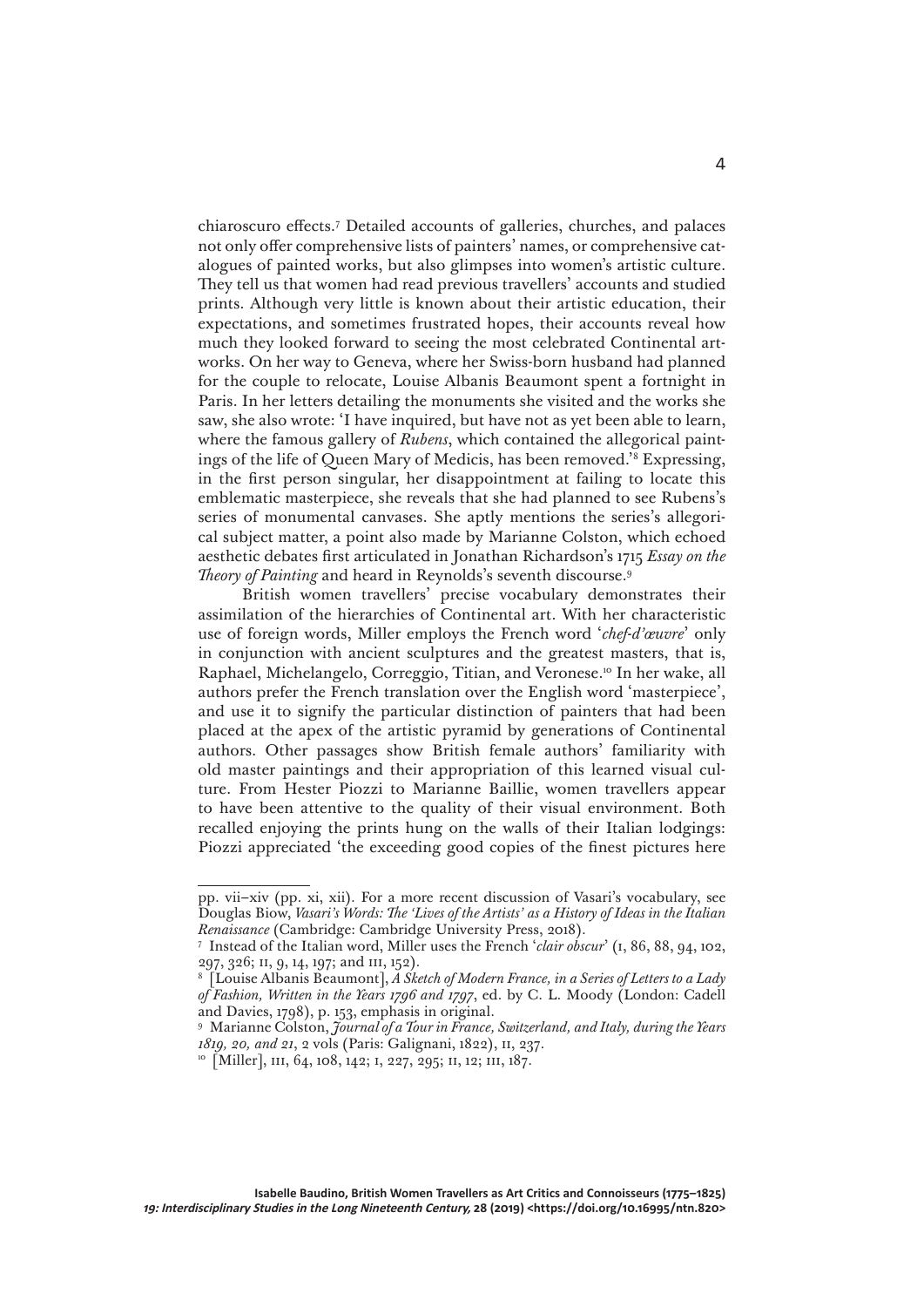at Rome'; Baillie enjoyed her Turin apartment being hung with 'exquisite and well chosen prints, from the designs of Poussin and other old masters', and compared them favourably to the genre paintings, or hunting scenes, found in English inns.<sup>11</sup> Women travellers readily drew on references to old master paintings in order to account for experiences outside spaces dedicated to the arts: Baillie compares her Savoyard guides to Salvator Rosa's *banditti* (p. 111); writing about her trip to the Colosseum by moonlight, Piozzi exclaims: 'I thought how like a sky of Guercino's it was; other painters remind one of nature, but nature when most lovely makes one think of Guercino and his works' (p. 289). Over time, the ability of female authors to navigate the culture of classical painting increasingly led them to pictorialize their perception of landscapes. Baillie's comparison of the Valais, southern Switzerland, with a composition by Rosa highlights her belonging to a new generation of scenic tourists (p. 227). Indeed, in Piozzi's wake, Baillie, Colston, and Jane Waldie travelled in pursuit of picturesque scenery and, influenced by William Gilpin's writings, all three complemented note-taking with sketching. They interpreted the views they saw through the template of an idealized landscape imagery British connoisseurs had learned from one of their most cherished old masters, the artist they simply called 'Claude'. In her account of Tivoli, Colston wrote a passage echoing the words of Reynolds's thirteenth discourse, in which he had explained that Claude conducted viewers 'to the tranquillity of Arcadian scenes and fairy land':

> I never enjoyed any excursion more, if so much; and think, that in these three or four miles, I saw more beautiful scenery than my whole life had before presented to me. This is, indeed, the country of Claude Lorraine, and of Poussin.12

Such travel accounts thus demonstrate British women travellers' assimilation of the visual culture and knowledge surrounding the old masters, and this explains how female authors rewarded their readers with fulsome comments on canonical masterpieces. At the time when Queen Charlotte had dispatched Johan Zoffany to Florence with the mission to paint the

<sup>&</sup>lt;sup>11</sup> Hester Lynch Piozzi, *Observations and Reflections Made in the Course of a Journey through France, Italy, and Germany* (Dublin: Chamberlaine and others, 1789), p. 395; Marianne Baillie, *First Impressions on a Tour upon the Continent in the Summer of 1818*  (London: Murray, 1819), p. 142.

<sup>12</sup> Sir Joshua Reynolds, *Discourses*, ed. by Pat Rogers (London: Penguin, 1992), p. 291; Colston, i, 205. See also [Jane Waldie], *Sketches Descriptive of Italy in 1816 and 17, with a Brief Account of Travels in Various Parts of France and Switzerland*, 4 vols (London: Murray, 1820), where Waldie marvels at the views from the Pincian Hill, imagining 'that it was from hence Claude Lorraine witnessed those glowing sunsets which illumine his scenes, and learned to transfer to canvass the brilliant hues of Italy' (ii, 328–29).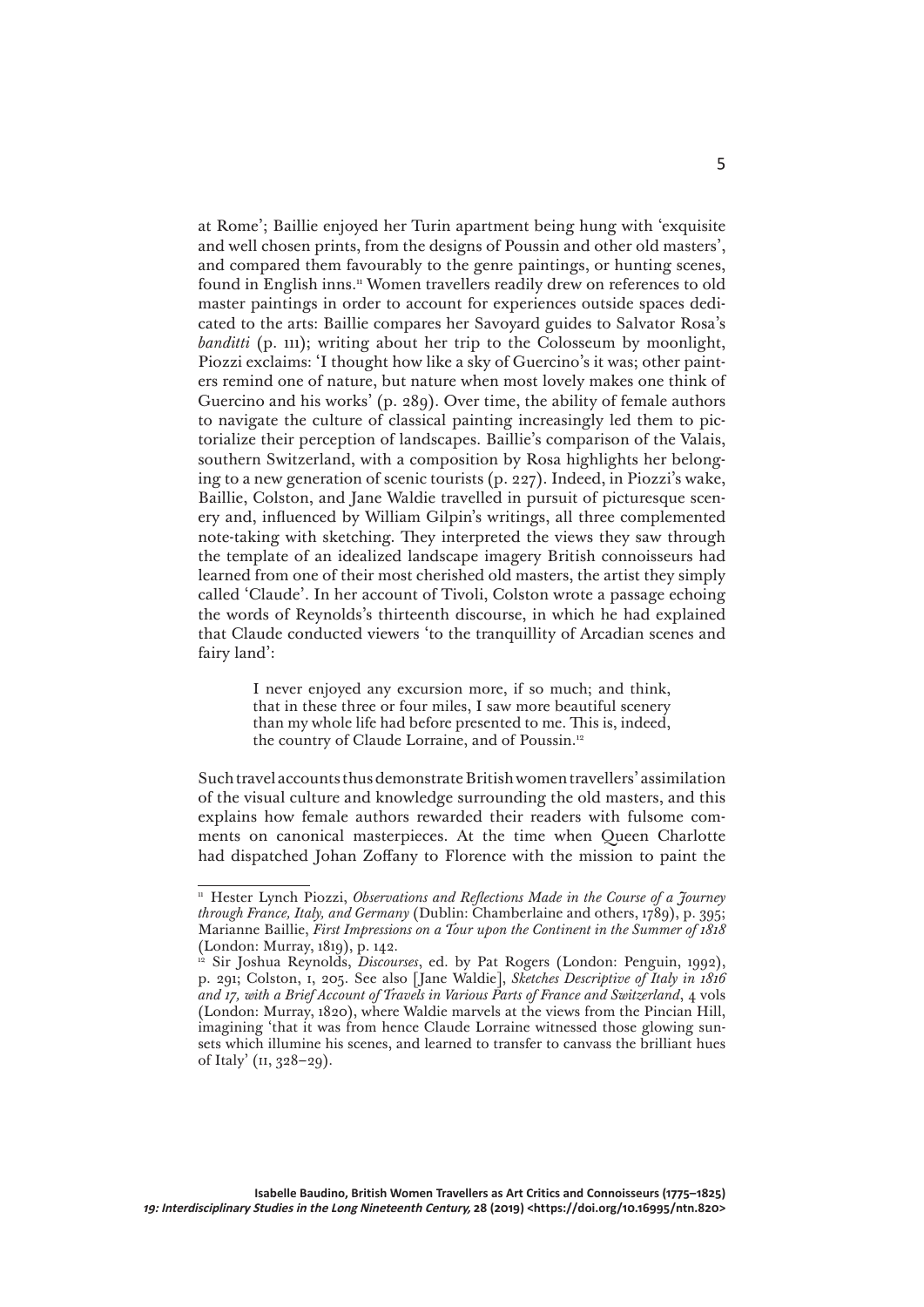Tribuna of the Uffizi, amateur poet Anna Miller gave to the British public a comprehensive description of the jewels of the Grand Duke's collections exhibited in this room, including a two-and-a-half-page discussion of the *Medici Venus* (ii, 79–92). Likewise, Piozzi, in her own lengthy description of the Florentine landmark, dealt with both sculptures and paintings, criticizing the expression of St Catherine in a composition then attributed to Titian, comparing both Guido's *Madonna* and Raphael's *St John the Baptist* to other representations of the same subjects she had seen, underlining the latter's sublimity (pp. 211–12). Visits to the Vatican gave women travellers similar opportunities to produce well-informed comments: Waldie's (II, 287–92) and Colston's (i, 188–92) accounts include remarks on the famous Belvedere statues, on the Raphael Rooms, and on Michelangelo's Sistine Chapel ceiling. Both young women had studied drawing and painting privately, and their expertise is clear from their assessment of the pitiful state of the frescoes (blackened and damaged), and from their admiration for *The Liberation of Saint Peter* as well. Waldie sets it above all the other painted decorations by Raphael and elaborates on the treatment of light, with the different renditions of moonlight and torchlight which she particularly admires (ii, 290); Colston seems to have been more sensitive to the narrative quality of Raphael's overdoor — the arrangement of paintings into a series which British eyes had been taught to appreciate — emphasizing the 'threefold' structure of the composition and its expressive qualities (i, 191).

## **Negotiating Roman Catholic iconography**

Showing that they had assimilated the visual culture surrounding Continental art without losing their Britishness was the challenge all British travel writers had to address. Anxious to show their expertise and proclaim their admiration for Continental — often Catholic — artworks, they had to reassure their readers that they remained strong in their Protestant identity. To do so, they repeatedly stressed the inappropriate nature of any anthropomorphic representation of God. Being conversant with Continental religious paintings, women travellers were careful to distance themselves from Catholic otherness, expressing at every opportunity their unequivocal rejection of such depictions. Keen to remind her readers that neither her travels nor her second marriage to a Florentine-born music master had Italianized her, Piozzi declares that Guercino's portrayal of God the Father in the church of Cento 'shocks every protestant traveller by its profaneness, while the Romanists admire his invention, and applaud his piety' (p. 439). Miller obviously relies on the universal revulsion aroused by the subject among her readers when, in her description of the church of the Girolamini in Naples, she alludes to the glory at the top of the cupola, 'with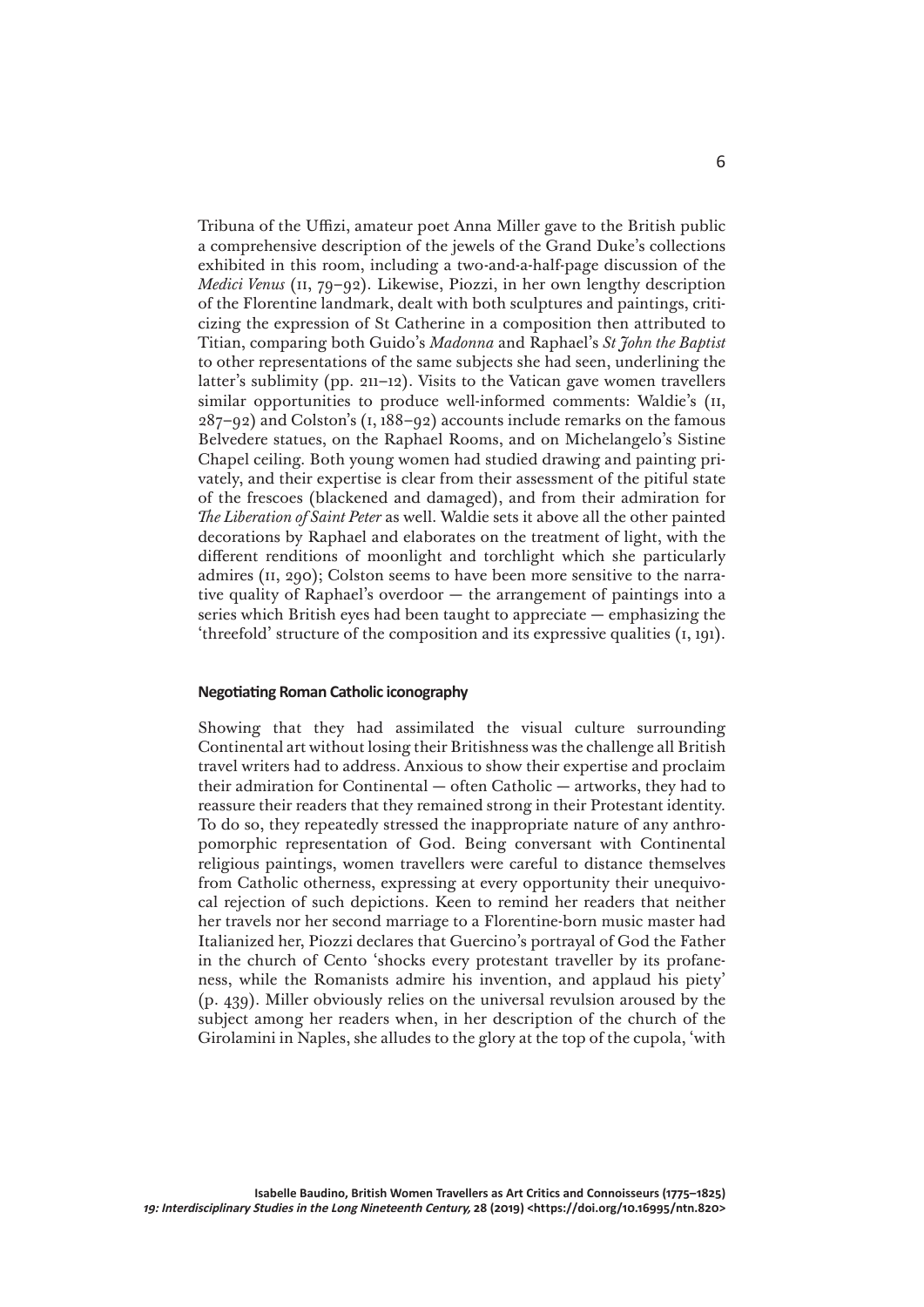a blasphemous representation, but all too common in Italian churches' (ii, 266).13 Besides her admiration, Jane Waldie, who had been privately taught art by Scottish painter Alexander Nasmyth, reports her uneasiness even at the contemplation of Michelangelo's ceiling, confessing, 'to me there is something sacrilegious in an attempt to embody the Almighty' ( $II$ , 291). The writer and acclaimed translator Anne Plumptre is even more specific in her condemnation. Dealing with the Royal Chapel at Versailles, she wrote:

> It appears extraordinary, that in catholic countries it should be permitted to give in painting representations of the eternal God, as they are called; a thing which among protestants is strictly prohibited, and considered as the height of profaneness. Such representations are by no means uncommon; I have even seen hung up in print shops an engraving of an old man with a very long beard, and underneath written, *Le Pere Eternel*. 14

For unmarried women, such as Plumptre or Waldie, it was all the more important to show that they were not easily seduced or dazzled by illusionistic artworks, for this could be read as a sign of their susceptibility to the many temptations lurking along Continental roads. In line with such gendered stereotypes, women travellers systematically expressed their shock and horror at the sight of other typically Catholic representations, such as the martyrdom of saints. From both religious and moral perspectives, pictures showing naked male figures being tortured, such as St Sebastian or St Bartholomew, were not considered appropriate for female eyes. Throughout our corpus, from Miller to Colston, women regularly remind their readers of their inability to bear the sight of graphic scenes of torture, rarely finding reasons to justify their appreciation of such paintings.15 Expressing their horror, with the adjective 'shocking' recurring in texts, they go on to portray themselves looking away in disgust ([Miller], i, 89; iii, 229; Colston, i, 189). This is exactly how Frances Jane Carey felt when seeing many pictures in the Louvre dedicated to 'the last struggles of mortality' by contemporary French painters. To distance herself more forcefully, she contrasts them with Reynolds's 'transcendent genius' in his

<sup>&</sup>lt;sup>13</sup> This is not the only instance in which she condemns such representations: elsewhere she adds '[it] disgraces the whole picture' (i, 200).

<sup>14</sup> Anne Plumptre, *A Narrative of a Three Years' Residence in France, Principally in the Southern Departments, from the Year 1802 to 1805*, 3 vols (London: Mawman and others, 1810), i, 213.

<sup>&</sup>lt;sup>15</sup> Interestingly, Marianne Baillie explains that she was delighted by Guido's *St Sebastian* in the Louvre because she had already been acquainted with the canvas thanks to 'an exquisite miniature copy of it' painted by a friend in England (p. 37).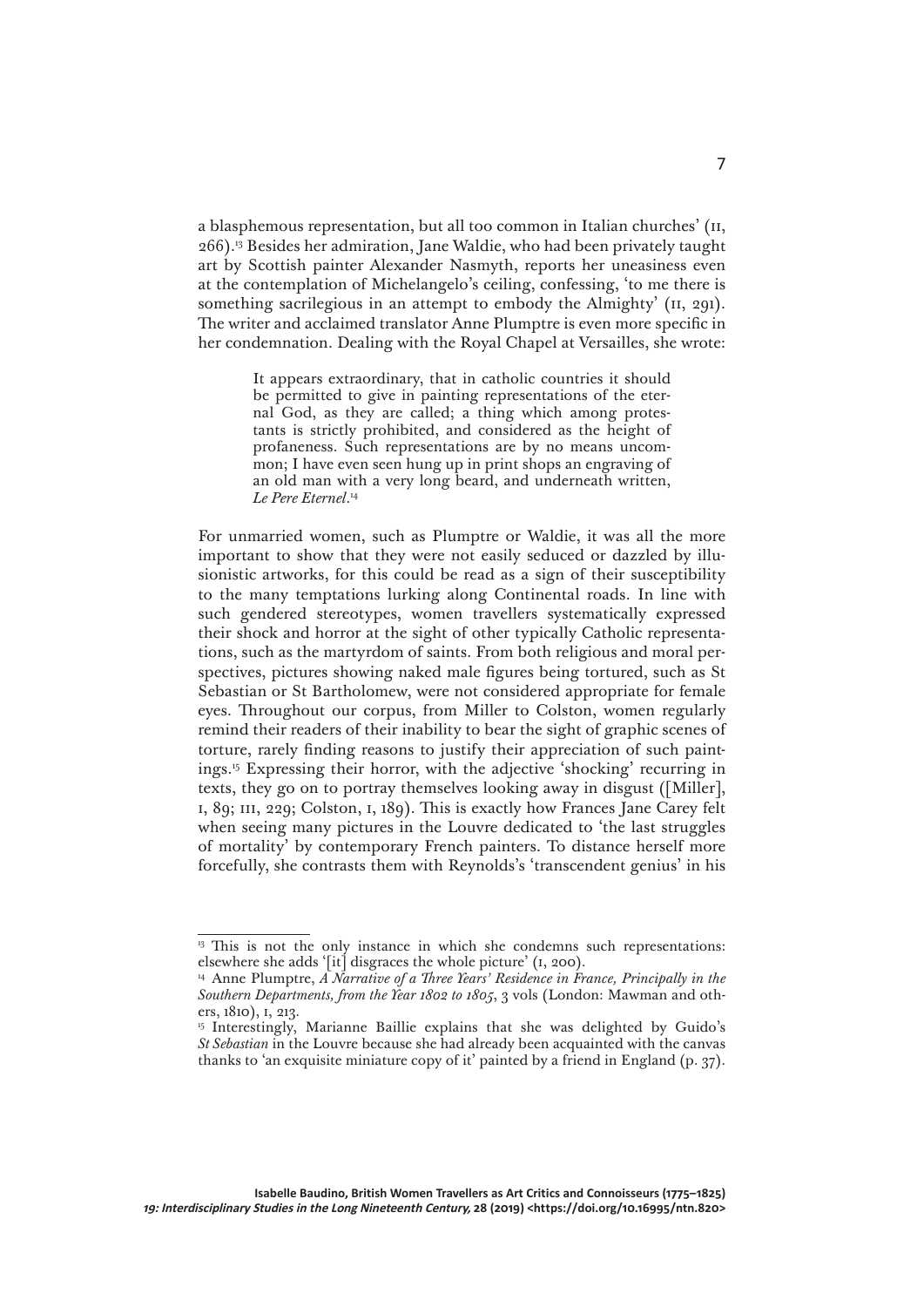restrained depiction of the *Death of Cardinal Beaufort*, thus displaying her artistic culture while championing the highest kind of British painting.16

Conversely, women travellers were prompt to declare their admiration for the portraits of female archetypes of virtue. They marvelled at Madonnas and Magdalens and stressed their exemplary roles as paragons of motherly love or of penitence. Carlo Dolci or Guido Reni, with their refined, smooth styles, are the favourite interpreters of the alliance of beauty and modesty, meekness or repentance, sought after in those female figures. An uninterrupted chorus of praise distinguishes Guido's *Madonna*, in the Tribuna of the Uffizi, or his *Penitent Magdalen*, in the Palazzo Barberini. Piozzi evokes 'Guido's meek *Madonna* so divinely contrasted to the other women in the room' (only regretting the 'affected position of her thumbs'), and his *Magdalen* 'effacing every beauty, of softness mingled with distress' (pp. 212, 292). Acknowledging that the canvas is in high esteem with amateurs, Miller adds her personal touch of criticism on Guido's Barberini *Magdalen*, wishing it conveyed more 'repentance, remorse, [and] devotion' (iii, 61). Miller also expresses reservations on the choice of clothing and furniture in Raphael's *Madonna della Sedia* (or *della Seggiola*). Her remarks that the Virgin's clothes resemble those of an 'Eastern princess', and that the chair seems taken from 'a cardinal's palace', add spontaneity to her narrative without undermining or diminishing her admiration for Raphael's masterpiece, which she deems 'a capital picture', 'finished to the last perfection' (ii, 121, 120). Miller's emphasis on the 'modest countenance' (ii, 120) of the Virgin is echoed by Piozzi, who pays special tribute to the canvas, to the 'softness in the female character, and meek humility of countenance', before leaving Florence (p. 228). In her wake, both Colston and Waldie single out the painting, the former giving it her preference over Raphael's *Holy Family* (i, 108), and the latter insisting on the lasting mark it left on her memory despite it being well known through prints and copies (i, 294; iv, 39).

Although most female travellers had probably spent time studying and working creatively with prints, they are careful to display their awareness of the superior merits of originals over copies. Furthermore, from Craven to Colston, female authors use the first person to share their certainty about the authenticity, or otherwise, of pictures.17 Praising Robert Strange, and celebrating his work as engraver of Italian masterpieces, Miller condemns 'the infinite injury to the world of artists' done by 'base and laborious copyists' (iii, 124). When faced with a copy, she compares it to the original, carefully reminding readers of its precise location. Such

<sup>&</sup>lt;sup>16</sup> Frances Jane Carey, *Journal of a Tour in France in the Years 1816 and 1817* (London: Taylor and Hessey, 1823), p. 453.

<sup>&</sup>lt;sup>17</sup> Elizabeth, Lady Craven, *A Journey through the Crimea to Constantinople* (Dublin: Chamberlaine and others, 1789), p. 24; Colston i, 111.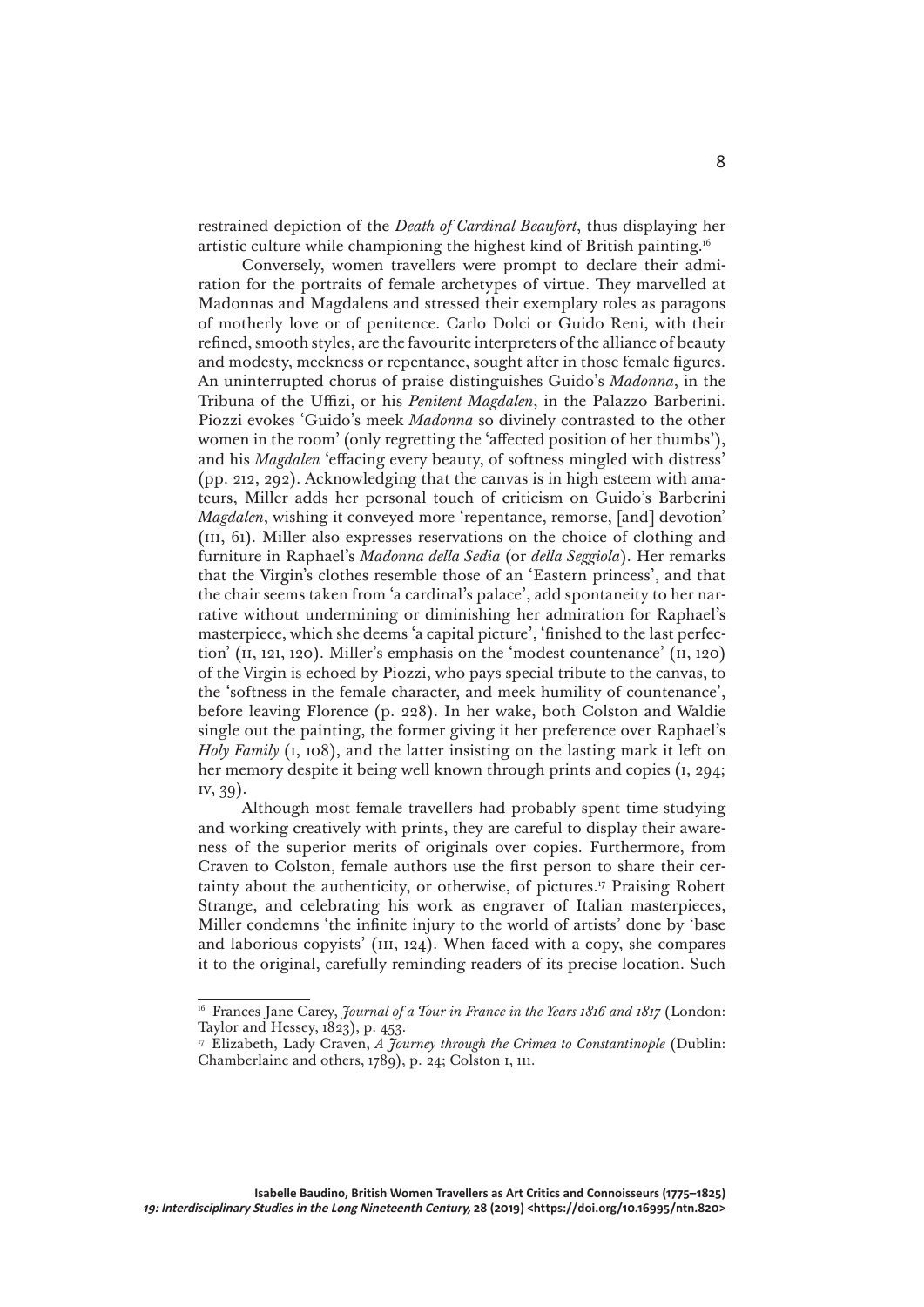details, found throughout the publications by women writers under review here, contribute to textual performances of artistic expertise by female authors who are not ashamed to give their opinions.18 Commenting on artworks leads them to introduce references to other authors they had read, hence to quote them, but also to qualify and correct them. As stated in the 'Advertisement to the Reader', and repeated throughout her *Letters*, Miller's intention was to revise previous travel accounts, and she does so again and again over her three volumes. Her frequent references to Joseph Addison, Johann Georg Keyssler, and especially to Charles-Nicolas Cochin and Joseph Jérôme Lalande clearly indicate that she had read those narratives.19 An interesting anecdote, in which she recounts having drawn the ridge line of the Northern Apennines on a blank page in Lalande's book, because she intended to consult it along the route from Bologna, also confirms that she had taken the actual volumes with her  $(II, 55)$ . While she can express her occasional agreement with them and share their appreciation, she mostly voices her disagreement, especially with Cochin and Lalande, stressing that she varies extremely from them (i, 331). She corrects their attributions, exposes their 'gross mistakes' but, above all, challenges their taste (i, 195–96; ii, 69). On the one hand, she calls 'wretched daubs' the pictures by Jan Miel at the Royal Palace of Venaria, held in high esteem by both French travellers (i, 120); and considers that Cochin's admiration of Corrado Giaquinto's frescoes, at the Villa della Regina in Turin, was misplaced (i, 145). On the other, she points to both Cochin's and Lalande's failure to mention the splendid painted ceiling of the Carignano Palace, also in Turin (i, 112); and derides Lalande's poor judgement, explaining that he presents a 'perfect' sketch by Correggio, from his *Jupiter and Io*, 'universally admired by connoisseurs', as a 'bad copy' (i, 101). Crucially, she hints on several occasions that the French travellers had not seen the canvases or monuments they had written about, therefore positioning herself as a typical British traveller with superior observational skills (i, 123; ii, 16; iii, 213). Not as disputatious as Miller, later travellers continued to quote and qualify the popular travel writers of their times, namely John Moore, John Chetwode Eustace, and Joseph Forsyth, while still referring to Addison.20

<sup>18</sup> See [Miller], i, 206, 325–26; ii, 23, 255; Piozzi, pp. 270, 463; Baillie, p. 259; [Waldie], i, 293; ii, 274; Colston, i, 103, 109, 310.

<sup>19</sup> See Joseph Addison, *Remarks on Several Parts of Italy, &c. in the Years 1701, 1702, 1703* (London: Tonson, 1705); Charles-Nicolas Cochin, *Voyage d'Italie; ou, Recueil de notes sur les ouvrages de peinture & de sculpture*, 2 vols (Paris: Jombert, 1758); Johann Georg Keyssler, *Travels through Germany, Bohemia, Hungary, Switzerland, Italy, and Lorrain*, 4 vols (London: Linde, 1756); and Joseph Jérôme Le Français de Lalande, *Voyage d'un françois en Italie, fait dans les années 1765 & 1766*, 8 vols (Venice: Desaint, 1769).

<sup>20</sup> See John Chetwode Eustace, *A Tour through Italy*, 2 vols (London: Mawman, 1813); Joseph Forsyth, *Remarks on Antiquities, Arts, and Letters during an Excursion in Italy, in the Years 1802 and 1803* (London: Cadell, 1813); and John Moore, *A View of*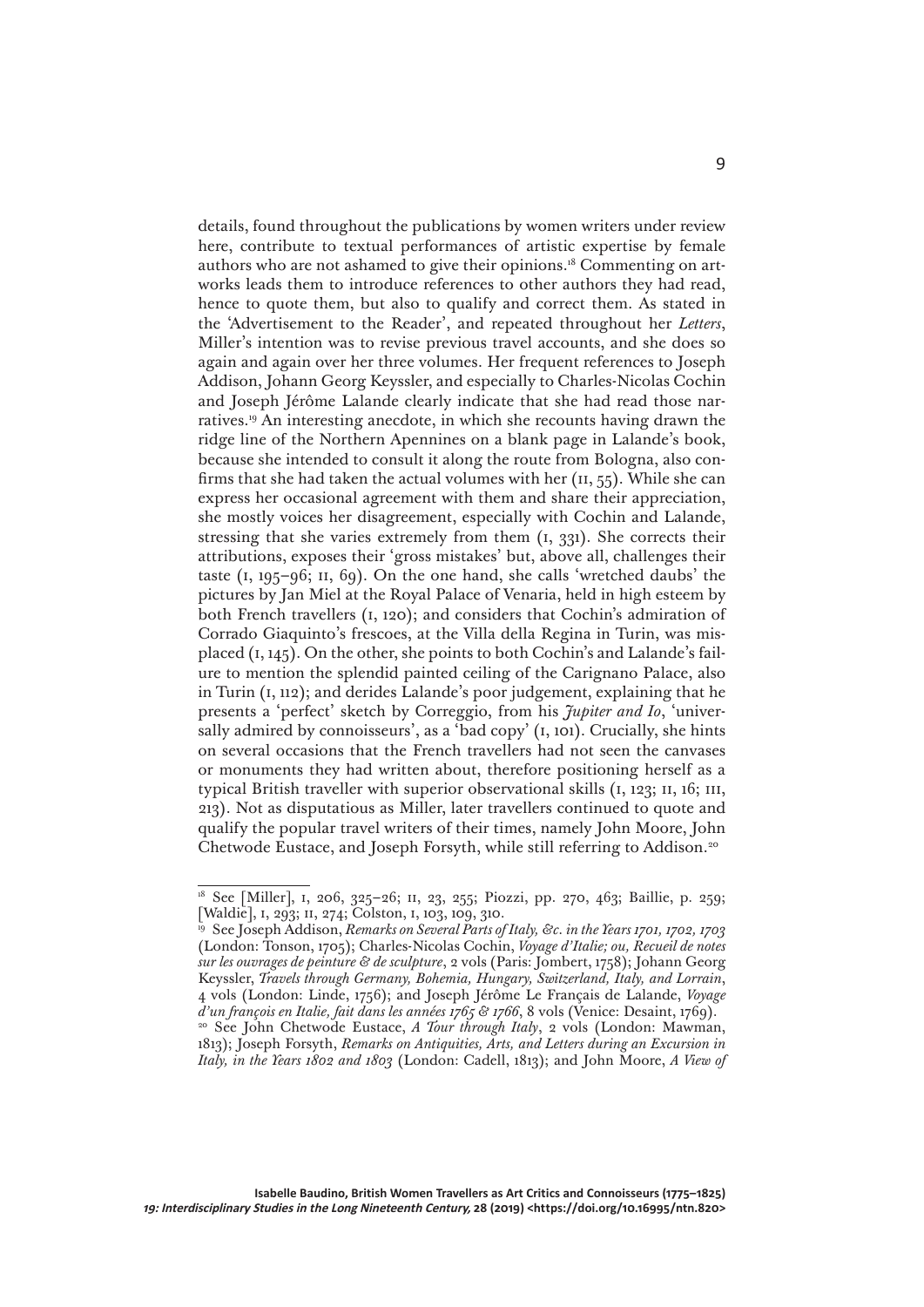## **Revisionary interventions**

Building upon Miller's pioneering claim to artistic expertise, women authors went on to write longer and more particular and personal accounts of paintings, and to issue cautious revisions of male authors' judgements.21 Moreover, female authors recounted anecdotes in order to assert their newly acquired aesthetic proficiency. Picturing herself unfazed by her local guide's partial presentation of Mantua's ducal palace, Piozzi relies on her travelling experience to justify her critical distance: 'The gentleman who shewed us the Ducal palace, seemed himself much struck with its convenience and splendour; but I had seen Versailles, Turin and Genoa' (p. 84). Aware of the benefits she has drawn from her greater familiarity with Continental art, Piozzi daringly argues against the widespread view that amateurs should declare their 'utter incapacity of understanding pictures' (p. 174). Stressing that she is taking liberties with the *ut pictura poesis* principle, she nonetheless embarks on a comparison between the old masters she saw at Bologna (Albano, Domenichino, and Reni) and classic English poets (Waller, Otway, and Rowe). Making the unfamiliar familiar for her readers, she encourages them to transfer their knowledge of English literature onto the field of Italian painting. Similarly, when trying to characterize Caravaggio's peculiar inspiration, Waldie compares the painter's talent at depicting 'the strong but not dignified passions of every-day life' with Fielding's novels (ii, 302–03). Waldie's remarkably pedagogical style, as well as both her recourse to enlightening connections and correspondences and that of other female authors, show that women were keen to assert their claim to artistic expertise and to offer guidance to the public.<sup>22</sup>

Despite their growing empowerment, women travellers nonetheless lacked the knowledge that would have allowed them to question traditional assumptions regarding artistic norms and to overturn the gendered hierarchies of art history. The need to communicate their experience, however, the very wording of their opinions, led some to highlight women's artistic achievements. On her way to Paris, Carey stopped off at Bayeux but failed to see the city's major tourist attraction. When telling her readers about this missed opportunity, she refers to the 'Bayeux tapestry' as 'this rare piece of *workwomanship*' (p. 11, emphasis in original). She thus forges a neologism that points at the inadequacy of language to account for the female identity of the authoress(es) of this particular work of art.

*Society and Manners in France, Switzerland and Germany*, 2 vols (London: Strahan and Cadell, 1779). Jane Waldie points out inaccuracies in Eustace, hinting that she was carrying both his and Forsyth's travel accounts with her (iv, 2).

<sup>&</sup>lt;sup>21</sup> See, for instance, the accounts of Guido's *Aurora* fresco by Piozzi (p. 289), and Waldie (II, 334-36).

<sup>&</sup>lt;sup>22</sup> See Waldie's clarifications of painters' names and nicknames or of work titles (for instance *Madonna della Scudella* or *Madonna di Foligno*) (i, 231–32; iv, 16).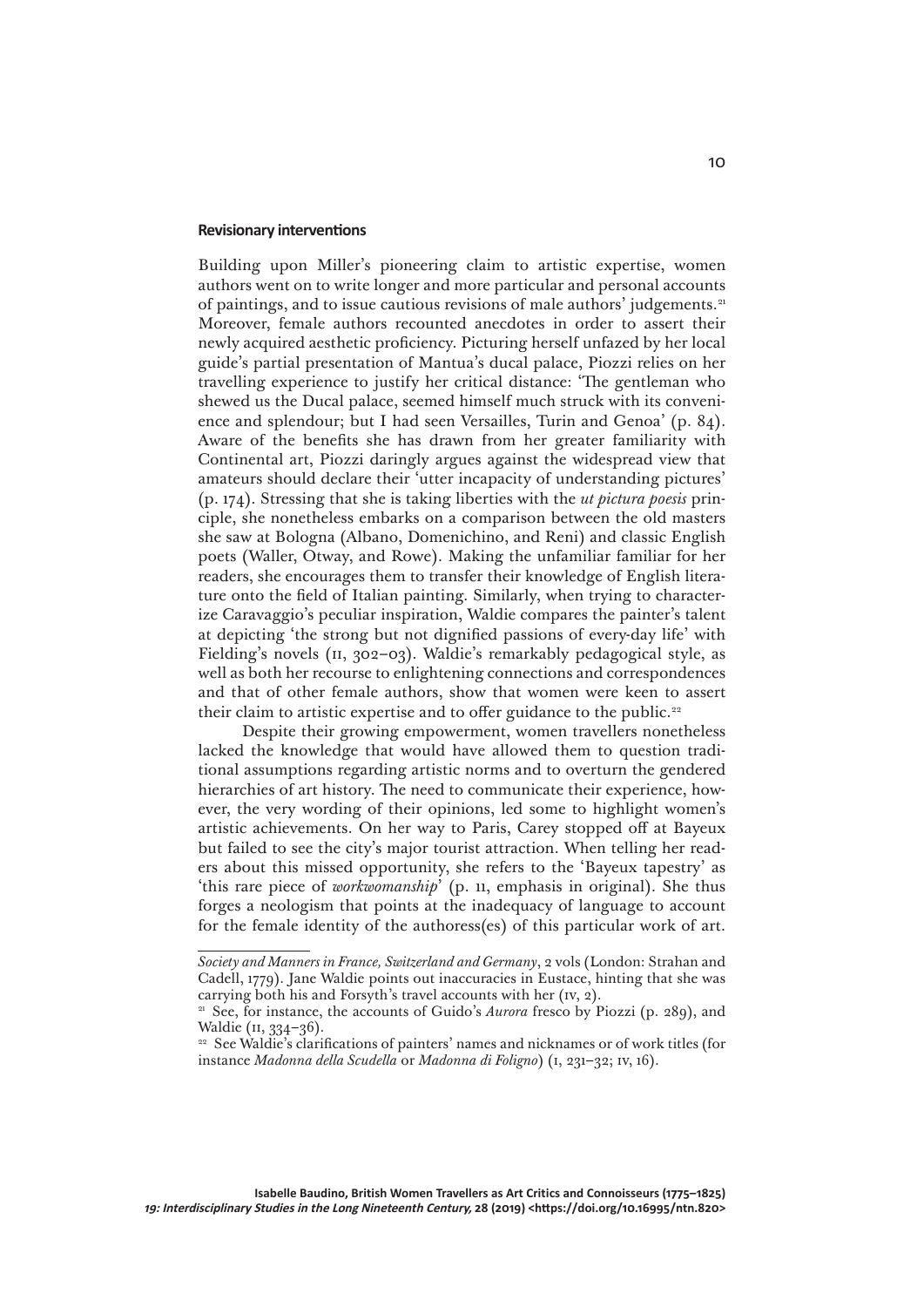Elsewhere, unaware of the careers of Sofonisba Anguissola, Artemisia Gentileschi, or Élisabeth-Sophie Chéron, female travellers did not consider the existence of female counterparts to the old masters. Elisabetta Sirani and Lavinia Fontana are alluded to, but in such a way as to diminish them, mostly as followers of Guido and Domenichino.<sup>23</sup> However, both Colston and Waldie lament Sirani's untimely death, and state that she was poisoned by (male) rivals. Waldie continues regretting a loss that deprived the world of a major talent (i, 260), while Colston outlines a genealogy with a contemporary Bolognese painter, Anna Mignani Grilli, whose talent she praises highly  $(i, 240)$ . Unable to discuss the merits of old mistresses extensively, women travellers proved nonetheless inspired by examples of female artistic mastery in the present. This is the case with Piozzi, who pays tribute to Angelica Kauffman, reminding her readers of her contribution to British art: 'I must not quit Rome however without a word of Angelica Kauffman, who, though neither English nor Italian, has contrived to charm both nations and shew her superior talents both here and there' (p. 410).

Showcasing their knowledge of old master paintings for a British audience, women travellers laid claim to the language of taste and connoisseurship. The numerous and substantial reviews of their accounts published in British periodicals further established their position within the dialogue of the select group of Continental travellers. This was first and foremost grounded in the systematic acknowledgement of their authorship in unambiguous terms, with the feminine form 'authoress' — or the more patronizing variant 'fair author' — being widely used to refer to them in the press. Even when women had taken the precaution of publishing anonymously, their contemporaries never dared doubt — let alone dare deny — ownership of their writings in the press. Even reviewers who insisted that female authors were incapable of tackling certain subjects retraced journeys and reproduced extensive excerpts that established women as travel authors in their own right, as true providers of valuable information on Continental travels. Despite disparaging remarks about women's alleged educational deficiencies and constitutional frailty, despite the priggish correction of their spelling mistakes, the very publication of verbatim transcripts of female-authored travel narratives celebrated their individual contributions.24 If open acknowledgements of female proficiency in artistic matters

<sup>23</sup> [Miller], ii, 15, 26; iii, 79; Piozzi, p. 228.

<sup>24</sup> See, for instance, Miller's account of the Tribuna in 'Mrs. Miller's Letters from Italy', *Gentleman's Magazine*, October 1776, pp. 471–73; Baillie's and Colston's depictions of the Milan Duomo in the review of Baillie, *First Impressions*, *Literary Chronicle and Weekly Review*, 31 July 1819, pp. 164–65, and *Literary Gazette*, 4 January 1823, p. 2; Colston's Louvre visit in the review of *Journal of a Tour*, *Monthly Review*, November 1823, pp. 305–15 (pp. 306–07); and Waldie's description of what was then thought to be Raphael's house in Rome in the review of *Sketches Descriptive of Italy*, *Literary Chronicle and Weekly Review*, 5 August 1820, pp. 497–500 (pp. 499–500).